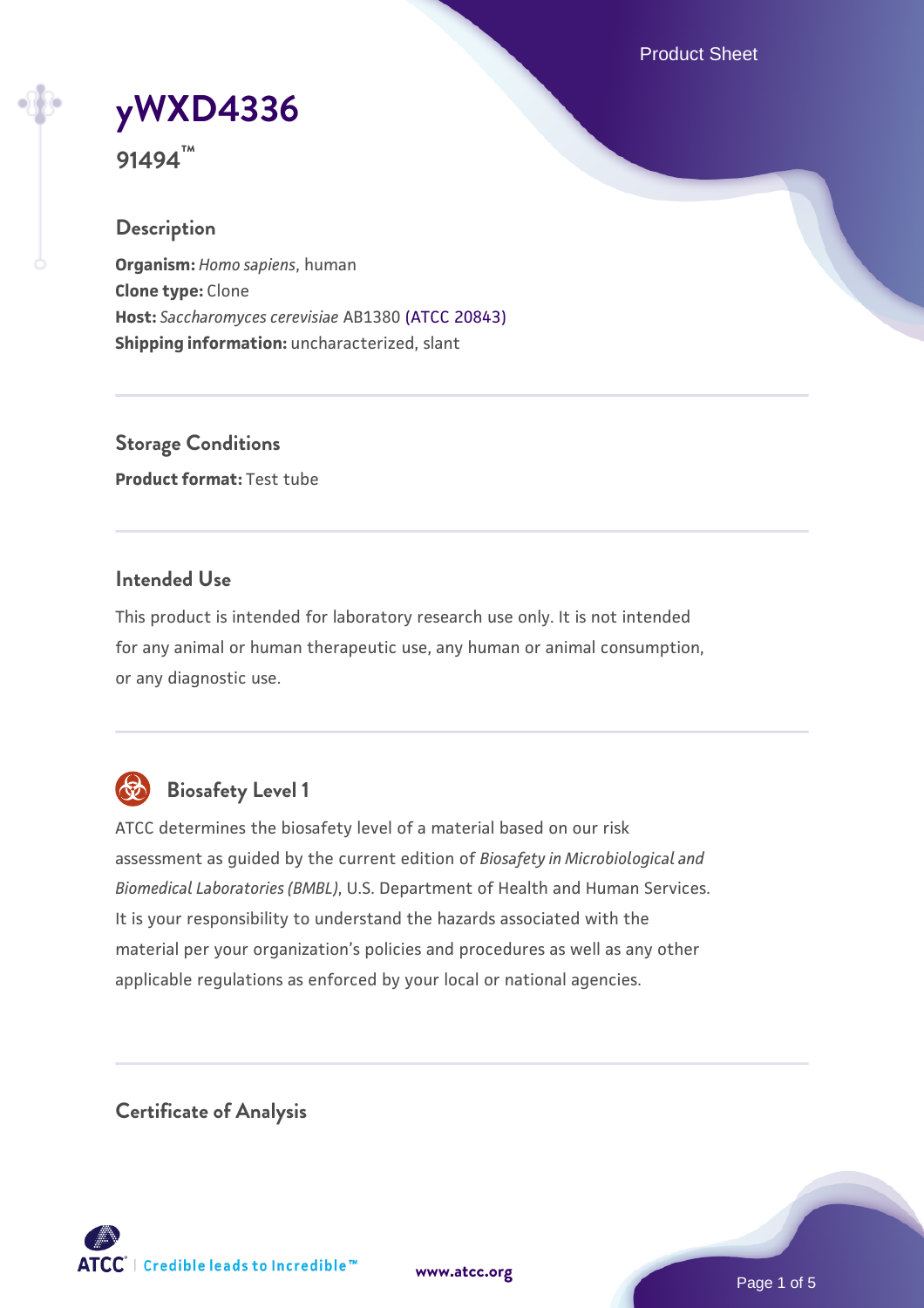## **[yWXD4336](https://www.atcc.org/products/91494)** Product Sheet **91494**

For batch-specific test results, refer to the applicable certificate of analysis that can be found at www.atcc.org.

## **Insert Information**

**Type of DNA:** genomic **Genome:** Homo sapiens **Chromosome:** X X pter-q27.3 **Gene name:** DNA Segment, single copy **Gene product:** DNA Segment, single copy [DXS3309] **Gene symbol:** DXS3309 **Contains complete coding sequence:** Unknown **Insert end:** EcoRI

## **Vector Information**

**Construct size (kb):** 550.0 **Intact vector size:** 11.454 **Vector name:** pYAC4 **Type of vector:** YAC **Host range:** *Saccharomyces cerevisiae*; *Escherichia coli* **Vector information:** other: telomere, 3548-4235 other: telomere, 6012-6699 Cross references: DNA Seq. Acc.: U01086 **Cloning sites:** EcoRI **Markers:** SUP4; HIS3; ampR; URA3; TRP1 **Replicon:** pMB1, 7186-7186; ARS1, 9632-10376

# **Growth Conditions**

**Medium:** 



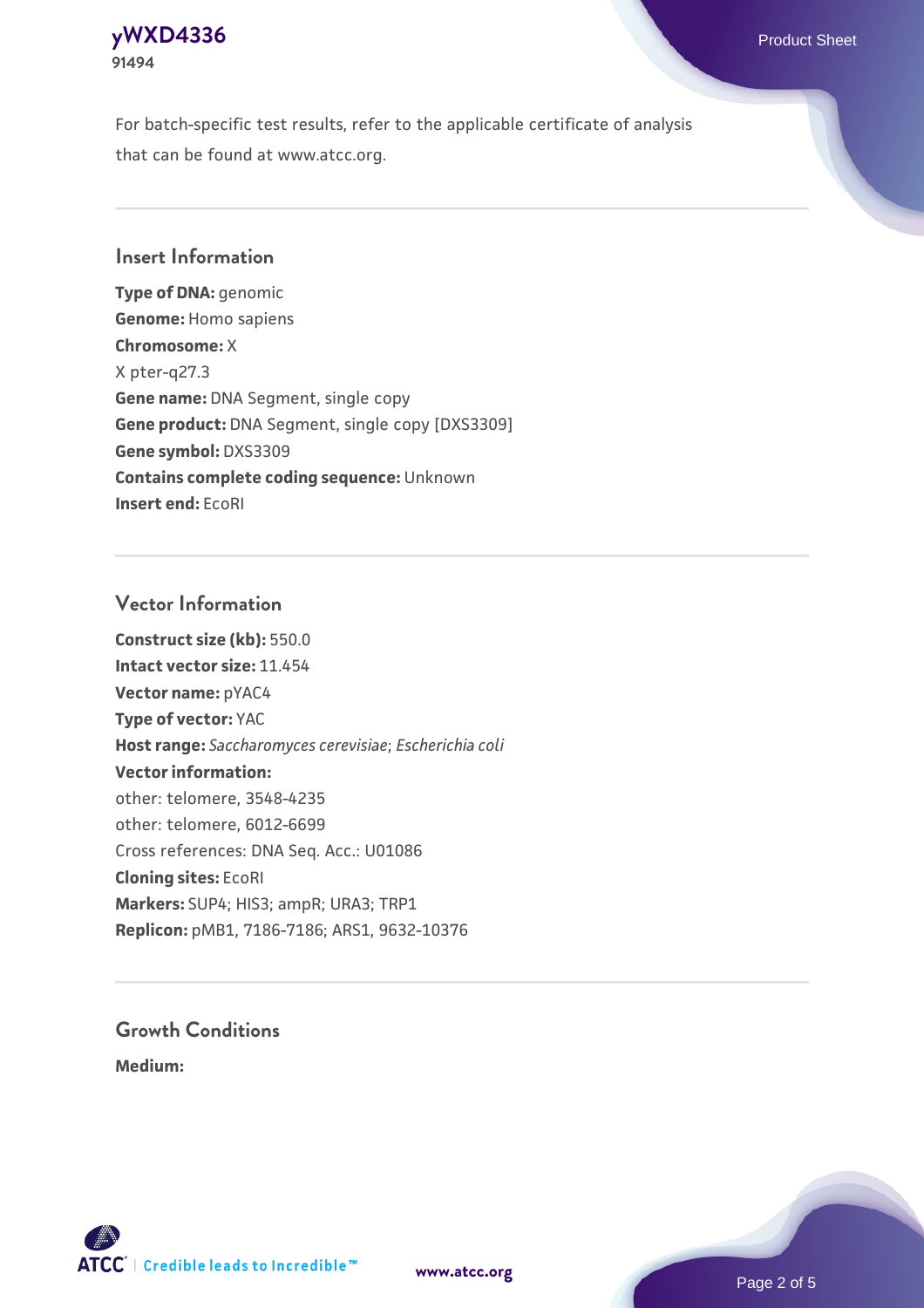#### **[yWXD4336](https://www.atcc.org/products/91494)** Product Sheet **91494**

[ATCC Medium 1245: YEPD](https://www.atcc.org/-/media/product-assets/documents/microbial-media-formulations/1/2/4/5/atcc-medium-1245.pdf?rev=705ca55d1b6f490a808a965d5c072196) **Temperature:** 30°C

#### **Notes**

More information may be available from ATCC (http://www.atcc.org or 703- 365-2620).

## **Material Citation**

If use of this material results in a scientific publication, please cite the material in the following manner: yWXD4336 (ATCC 91494)

## **References**

References and other information relating to this material are available at www.atcc.org.

## **Warranty**

The product is provided 'AS IS' and the viability of ATCC® products is warranted for 30 days from the date of shipment, provided that the customer has stored and handled the product according to the information included on the product information sheet, website, and Certificate of Analysis. For living cultures, ATCC lists the media formulation and reagents that have been found to be effective for the product. While other unspecified media and reagents may also produce satisfactory results, a change in the ATCC and/or depositor-recommended protocols may affect the recovery, growth, and/or function of the product. If an alternative medium formulation or reagent is used, the ATCC warranty for viability is no longer

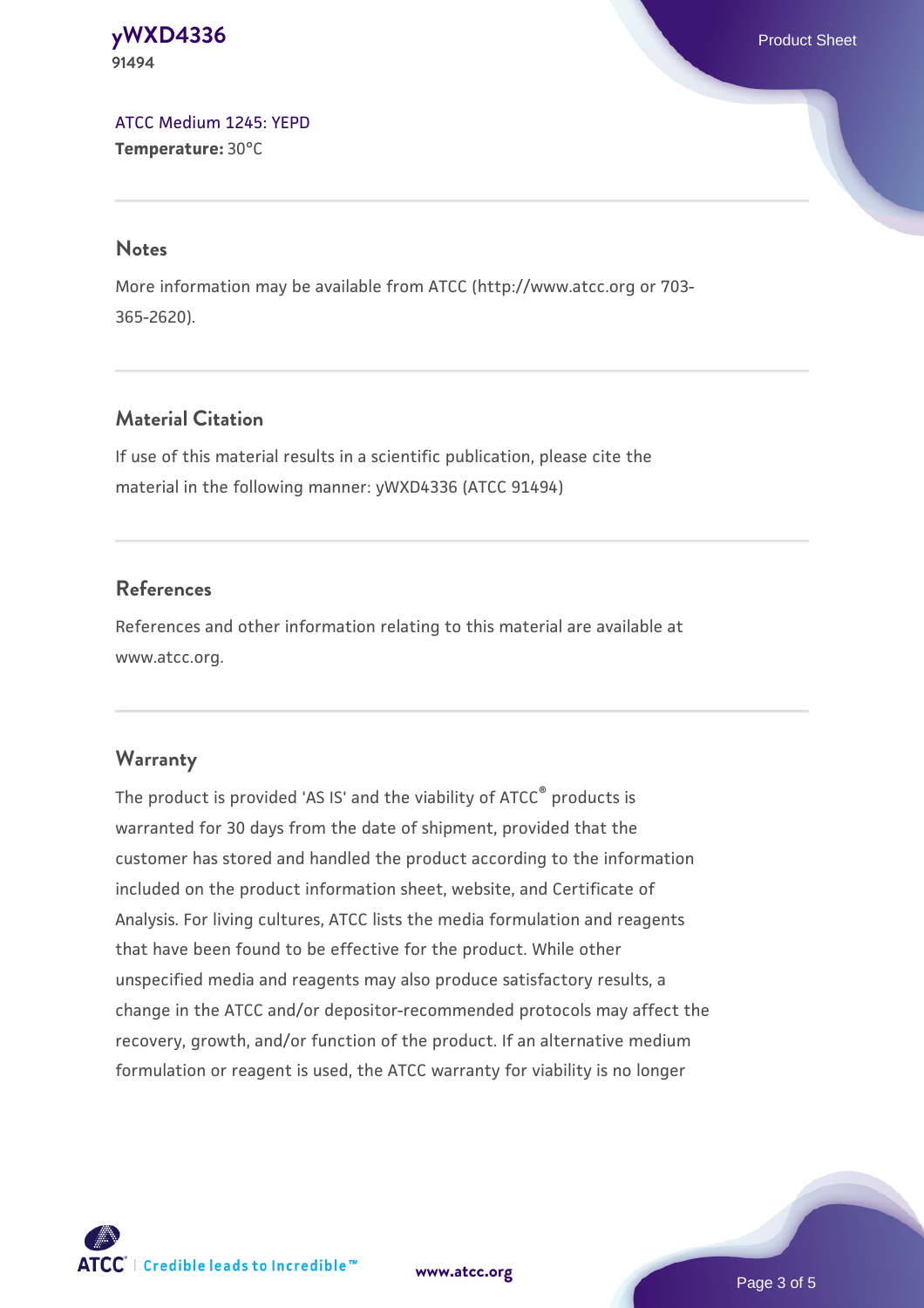**91494**

**[yWXD4336](https://www.atcc.org/products/91494)** Product Sheet

valid. Except as expressly set forth herein, no other warranties of any kind are provided, express or implied, including, but not limited to, any implied warranties of merchantability, fitness for a particular purpose, manufacture according to cGMP standards, typicality, safety, accuracy, and/or noninfringement.

#### **Disclaimers**

This product is intended for laboratory research use only. It is not intended for any animal or human therapeutic use, any human or animal consumption, or any diagnostic use. Any proposed commercial use is prohibited without a license from ATCC.

While ATCC uses reasonable efforts to include accurate and up-to-date information on this product sheet, ATCC makes no warranties or representations as to its accuracy. Citations from scientific literature and patents are provided for informational purposes only. ATCC does not warrant that such information has been confirmed to be accurate or complete and the customer bears the sole responsibility of confirming the accuracy and completeness of any such information.

This product is sent on the condition that the customer is responsible for and assumes all risk and responsibility in connection with the receipt, handling, storage, disposal, and use of the ATCC product including without limitation taking all appropriate safety and handling precautions to minimize health or environmental risk. As a condition of receiving the material, the customer agrees that any activity undertaken with the ATCC product and any progeny or modifications will be conducted in compliance with all applicable laws, regulations, and guidelines. This product is provided 'AS IS' with no representations or warranties whatsoever except as expressly set forth herein and in no event shall ATCC, its parents, subsidiaries, directors, officers, agents, employees, assigns, successors, and affiliates be liable for indirect, special, incidental, or consequential damages of any kind in connection with or arising out of the customer's use of the product. While reasonable effort is made to ensure authenticity and reliability of materials on deposit, ATCC is not liable for damages arising from the misidentification or



**[www.atcc.org](http://www.atcc.org)**

Page 4 of 5